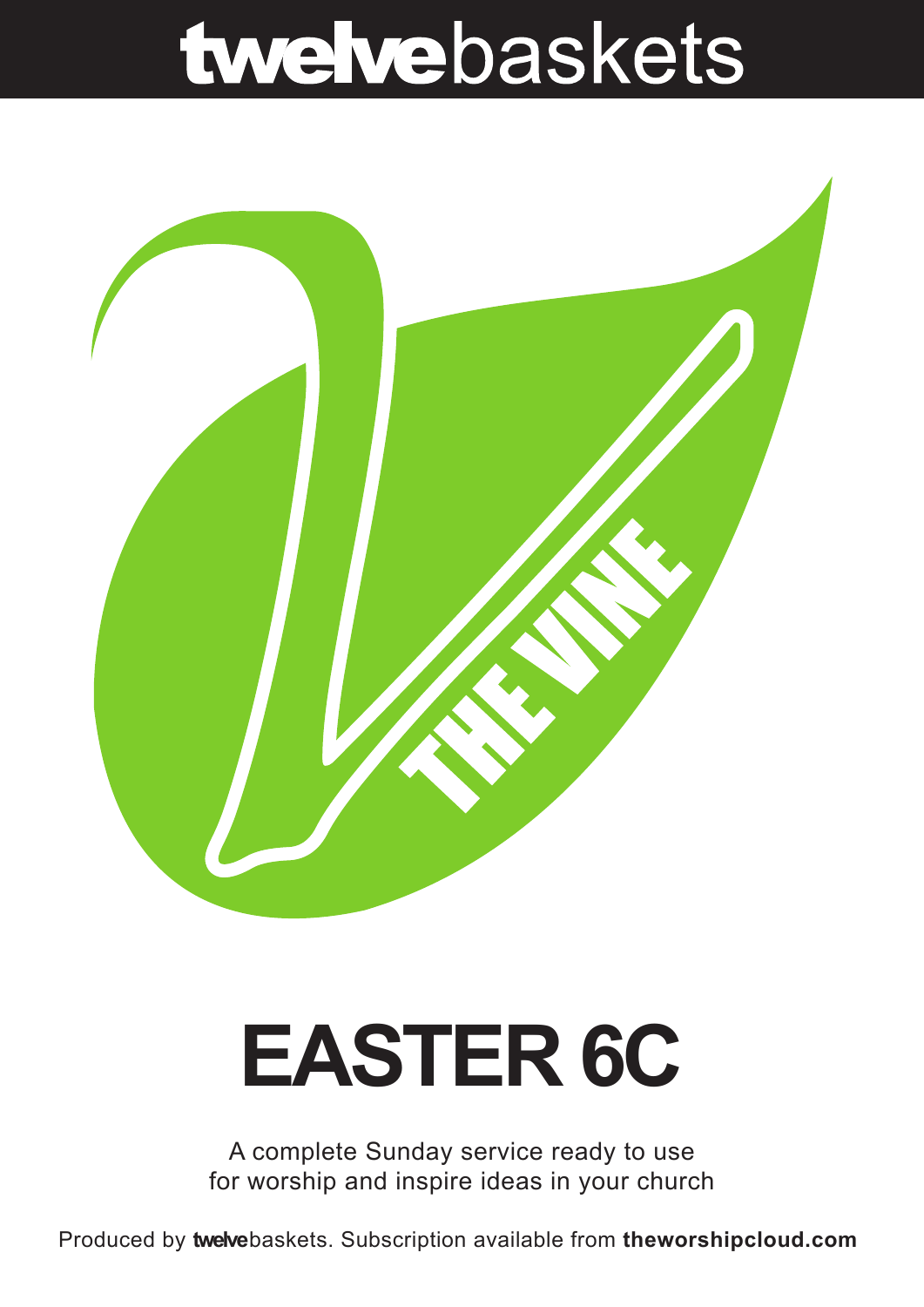**Easter 6 - Year C**  22nd May 2022

### **Order of Service**

Call to worship **Hymn: 125 STF – Praise and thanksgiving, Father, we offer OR 493 STF – Come, Lord, to our souls come down** Opening Prayers The Lord's Prayer All Age Talk **Hymn: 397 STF – The Spirit lives to set us free OR 297 STF – Christ is alive! Let Christians sing** Readings: Acts 16:9-15; Psalm 67; Revelation 21:10, 22-25; John 14:23-29 **Hymn: 382 STF – Holy Spirit, come, confirm us OR 749 STF – Almighty God, to whom all hearts are open** Reflections on the readings **Hymn: 738 STF – There is a new heaven; there is a new earth OR 657 STF – You give rest to the weary Intercessions** Offering / collection Blessing the offering **Hymn: 502 STF – I know that my Redeemer lives OR 377 STF – Down the mountain the river lows Blessing** 

The Vine Services are compiled and produced by twelvebaskets.

**Many more resources and inspiration for this week's lectionary, leading worship and other church use are available on www.theworshipcloud.com.**

Copyright for content is retained by the original author / contributor.



### **www.theworshipcloud.com**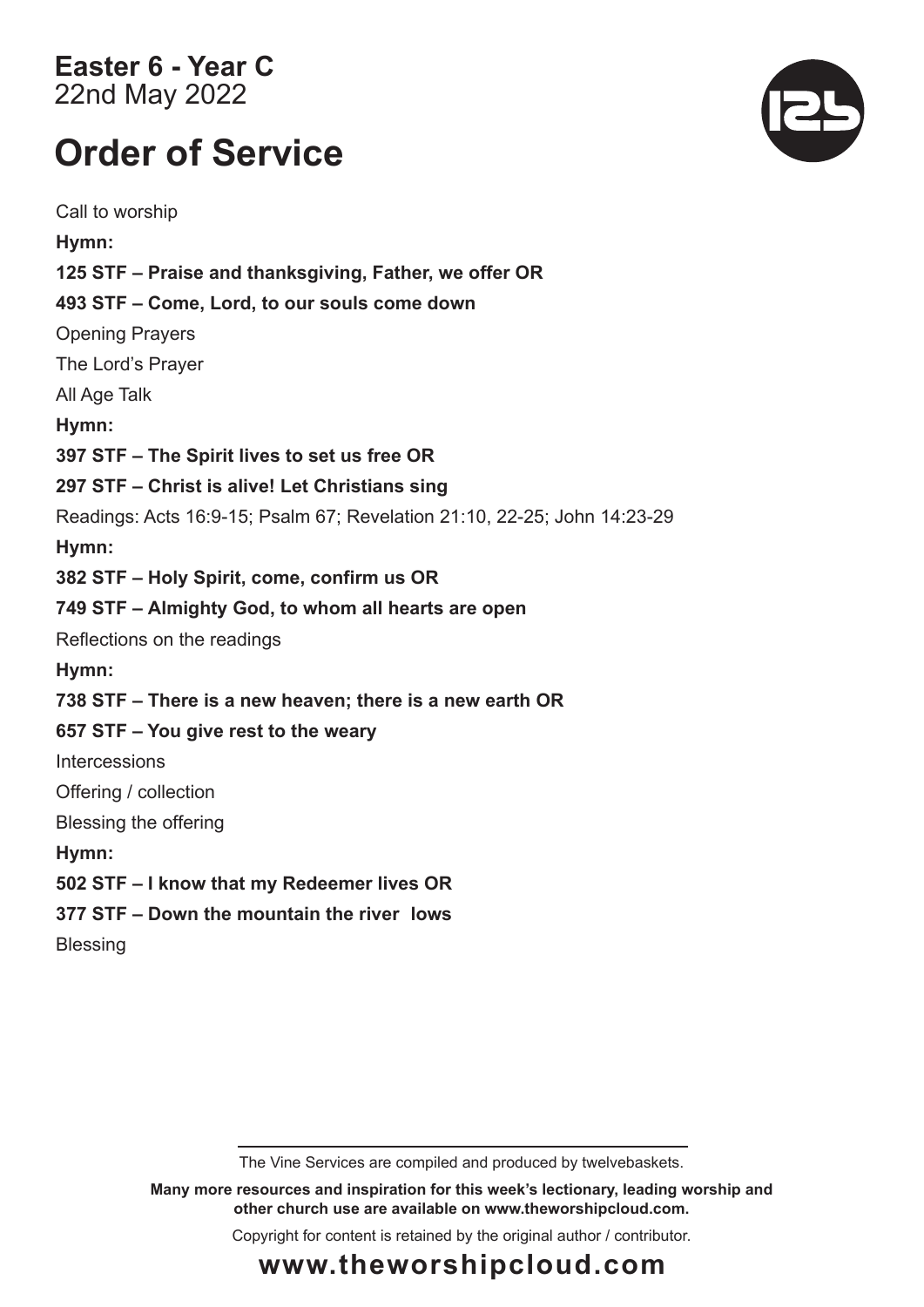#### **Call to worship**

Holy God, we seek to be more like you, More loving, more gracious, more hopeful, more holy. As we follow you and learn from your ways, Give us the courage to know you more this day.

<span id="page-2-2"></span>Amen.[1](#page-2-0)

#### **Hymn:**

125 STF – Praise and thanksgiving, Father, we offer OR 493 STF – Come, Lord, to our souls come down

#### **Opening Prayers**

Lord, Open our hearts to receive your word. The glory of the Lord is a light. Open our eyes to see where you are leading us.

Help us to walk by your light. Help us to shine in dark places.

Use us as beacons of hope, Speakers of kindness, And, people of justice.

Lord, you left us your peace.

You gave it to us.

Help us draw on your peace when we feel troubled. Help us to be calm in the midst of chaos. Help us to mediate in conflict. Help us to use our hands to build peace for others.

The glory of the Lord is a light. Shine brightly on us as we gather to praise you.

<span id="page-2-3"></span>Amen.*[2](#page-2-1)*

#### **We say together the Lord's Prayer**

<span id="page-2-0"></span> $1$  Call to Worship written by Tim Baker

<span id="page-2-1"></span>Opening prayers written by Sheila Matthews *[2](#page-2-3)*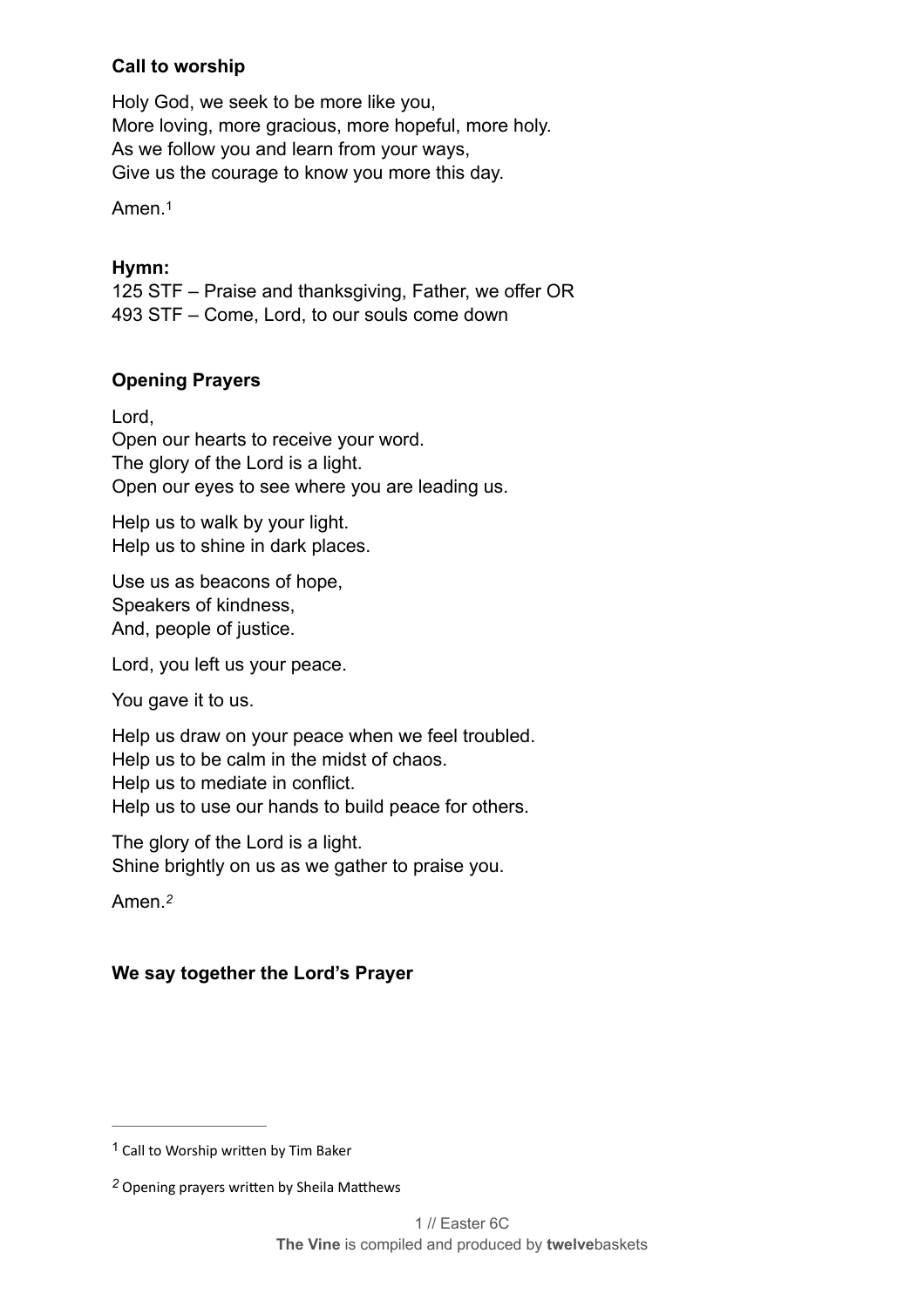#### **All Age Talk**

I wonder how many of you know the story of Aldersgate Sunday? Does anybody know what that means, or why we mark it in our Methodist calendar?

*[Take any suggestions]*.

Today is important, because of John Wesley – what do we know about him?

*[Take any suggestions – you may need to adapt the next paragraph based on what you have discussed with the congregation]*.

John Wesley was an Anglican priest, who was already devoting much of his life and energy to the Church and to God, when he had his life-changing experience. On the 24th May 1738, he went to a church gathering on Aldersgate Street in London – and nearly didn't go at all. In his diary he describes being unwilling to attend. I wonder how many of us have felt like that about church at various points in our lives… Maybe today you are feeling a bit 'unwilling'?

Yet he went, and whilst there felt his 'heart strangely warmed'. This little phrase has become a much-used expression to describe how Wesley came to have a real encounter with the Holy Spirit, and perhaps it is a phrase you can associate with. Or perhaps God reveals something of the divine nature to you in totally different ways. For Wesley, this was the moment when God became present to him in his heart, as well as just an idea in his head. As this is the Sunday nearest to the 24<sup>th</sup> May, this is the Sunday we mark as Aldersgate Sunday in the Methodist tradition.

As we worship today, and as you go about your life in the days and weeks ahead – let us make spaces where that can happen to us. How can we be transformed by the encounter with the divine?

God is all around us, in us, working through us and in the faces of the people we meet. Are we looking out for God in those spaces? Are we touched by the Spirit of Aldersgate Sunday, who warms hearts and changes minds?

Wesley went on to do amazing things in his life – he was a prolific writer, preacher and encourager of others. His hard work and commitment to following God's call on his life led to the Methodist Church existing, because he challenged the norms of the church he was in. All through that hard work, it was the encounter with the Spirit of God that gave him energy and strength.

May we be a people who encounter God, who make space in our hearts, who are transformed, by the grace of God.

<span id="page-3-1"></span>Amen.[3](#page-3-0)

<span id="page-3-0"></span> $3$  All Age Talk written by Tim Baker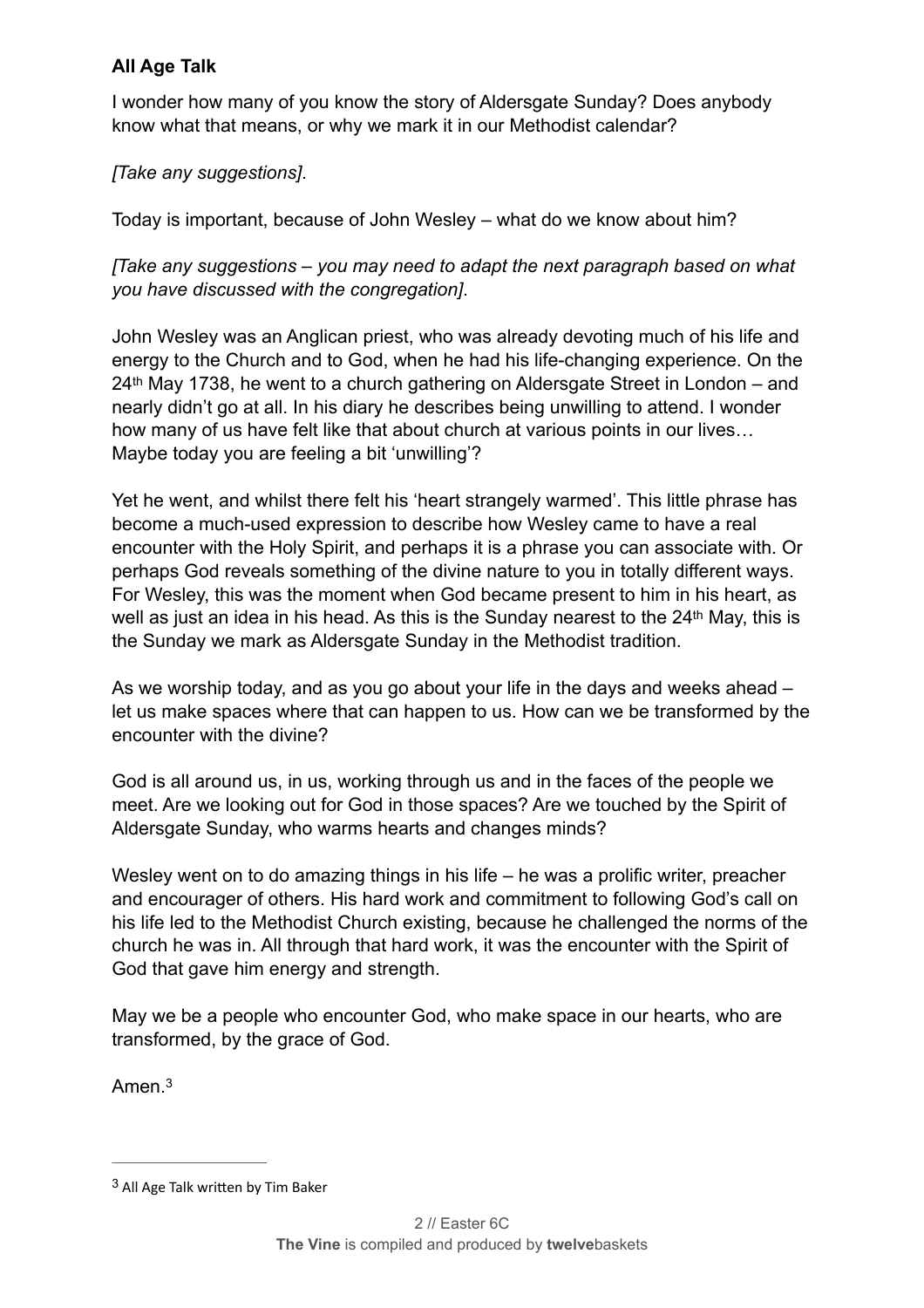**Hymn:** 397 STF – The Spirit lives to set us free OR 297 STF – Christ is alive! Let Christians sing

**Readings**: Acts 16:9-15; Psalm 67; Revelation 21:10, 22-25; John 14:23-29

#### **Hymn:**

382 STF – Holy Spirit, come, confirm us OR 749 STF – Almighty God, to whom all hearts are open

#### **Reflections on the reading**

'Read the question carefully. Then, before you start planning out your answer, read the question again. And do it carefully!'

Fine words of exam advice from my science teacher before we sat our GCSEs. The emphasis of his words always gave me the feeling that it was advice born out of a great deal of frustration. I can imagine him sitting, marking the exercise books of various students over the years and tearing his hair out as he applied his all too familiar comment in red ink, 'Answer the actual question!'

So, perhaps, rather than starting with the answer contained within our reading today we would do well to go back a verse and read the question. Carefully!

'Then Judas (not Judas Iscariot) said, "but Lord, why do you intend to show yourself to us and not the world?"

John immediately identifies the poser of the question, making sure that his readers understand which Judas he is talking about. Or rather, which Judas he is not talking about. Elsewhere in his Gospel, John is very clear about his feelings towards Judas Iscariot and his suspicion of his every intention. We might assume then, that by distancing Judas from the asking of this question, John wants to avoid his reader attaching any negativity to the question asker or the question itself. It seems that John feels this a perfectly valid inquiry. Perhaps it's a question that he himself has been pondering and, as I'm sure we've all experienced in a meeting at some point, is relieved someone else has been brave enough to ask. I certainly share that sense of relief as it's a question that I have often pondered.

So what is the question? It's important to remember that we are dealing with Greek words which can have a variety of translations, meanings and nuances. For instance the phrase 'show yourself' is based on the translation of *emphanizein:* manifest *seauton:* of yourself. This makes it clear that the question is about much more than Jesus simply being physically present amongst his disciples. Judas is asking why Jesus is willing to reveal his divine nature to them and not to what John calls the *Kosmos.* Again *Kosmos* is a word which can be used in a variety of ways including to denote a decoration or adornment, the inhabitants of the earth or a harmonious arrangement. It depends on the context of the use of the word. However, of all the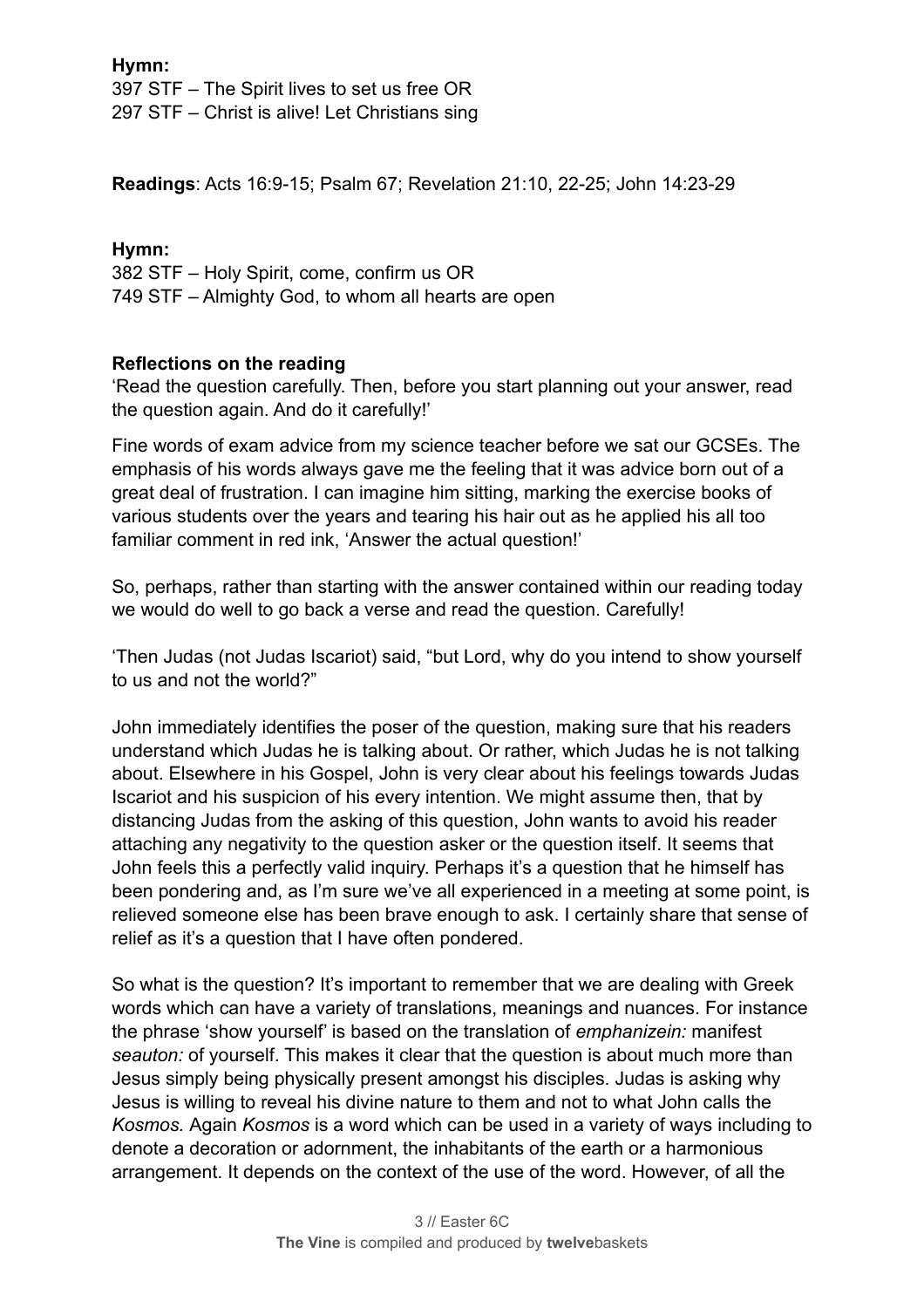authors who put this word to use, John is by far the most prolific. In his Gospel John uses the word *Kosmos* 57 times making it his favoured term for the world or the 'whole created order.' The way John repeatedly uses this term allows us a sense of timelessness. This question, and indeed John's Gospel as a whole, can then be framed not as something important only to the earth as it stands at the time of his writing but as indispensable to all the created order that has gone before and will come after.

So now that we have established and re-enforced the importance of the question (read it carefully!) let's turn our focus to the answer.

Such an important question deserves a full and considered answer. Jesus certainly wouldn't have had to worry about another of my teacher's favourite phrases, which I often found scrawled on my work, 'Expand on this!'

Jesus understands well the context within which this question is being asked. He has spoken to disciples several times now about his coming death. The disciples are understandably scared and some of the motivation for this question is surely born out of their fear of what is yet to come. After all, for all of us, would it not be a great deal more simple for Jesus to unquestionably reveal his nature to the whole world? How often have you wished or prayed for the clouds to part and booming voice to declare to everyone that all you have believed is true? Maybe God could throw in a big sign and some flashing lights too! Jesus doesn't immediately address that fear but rather reminds his disciples of the requirements of faith and love, and of the covenant nature of the disciples response. Jesus is also clear to remind the disciples that his message is endorsed by God the father, re-enforcing his place as Immanuel, God incarnate.

After this challenge, Jesus does offer incredible words of comfort to those who are fearful. He begins with a reminder that he doesn't expect all who follow him to remember or understand all that he asking them to do. Indeed, he doesn't expect anyone to do anything for him, relying only on their own strength. He says that to those who have journeyed with him, who have seen his miracles and shared daily in his teaching. If they weren't expected to know or remember everything, perhaps we can feel a little better about our own perceived failings (which is a good job for me because I was never very good at revising either!) We might also hear the foreshadowing of the risen Jesus's encounter with 'doubting' Thomas. 'Because you have seen me, you have believed; blessed are those who have not seen and yet have believed.'

Not only does Jesus talk about the gift of the Holy Spirt he also gives his disciples the gift of peace. It's not an invitation to peace, it is forcefully and abundantly given. 'Peace I give to you' a definitive statement of fact. It is because of this peace that the disciples can truly be released of their fear. It's not a peace that finds its place in anything of this world, that word *Kosmos* again, but is to be found only in the God who is beyond any definition of the created order.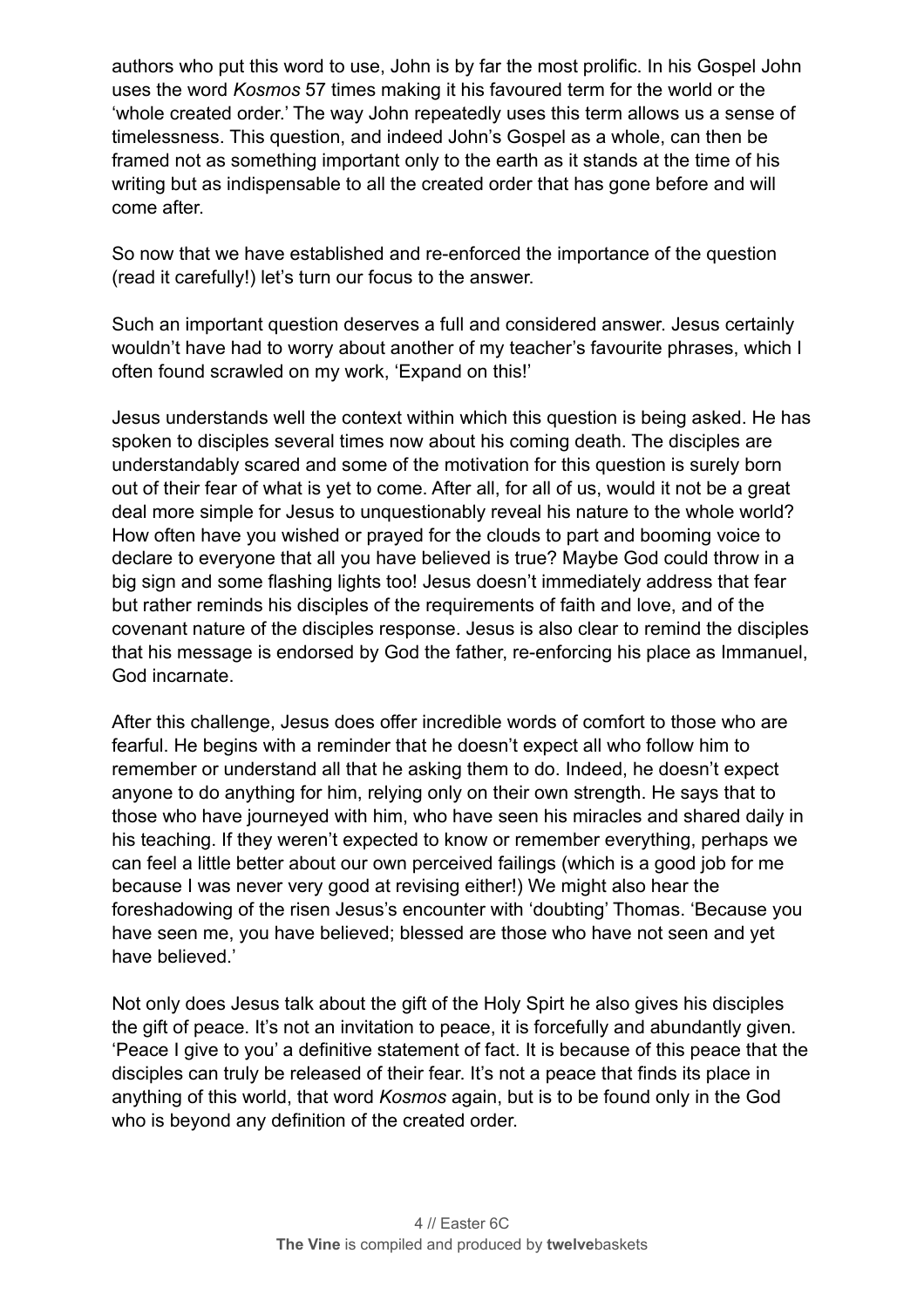This part of Jesus's answer is often used at funerals. It is used not because those of us charged with leading those services are looking for a simple, flippant phrase to appease or comfort those who are in mourning. Rather, these words allow us to occupy a duel position of understanding and facing the pain this world can cause, while simultaneously saying that there is one who can offer a peace that lies beyond even the worst that this world can employ against us.

Jesus knows, all too well, the pain that separation through death will cause. He knows it must be faced by his disciples at his leaving to join the father and he knows that he too will experience that pain in his moment of sacrifice. And yet he knows, and we have, the joy of experiencing the power of the resurrection. Ultimately, we can have peace through the love of God for the world he has created.

The last phrase used by Jesus speaks straight to the heart of his answer. 'I have told you now before it happens, so that when it does happen you will believe.' Believing is the beginning of faith. Without faith we cannot hope to claim the gifts offered by God. Faith then leads on into the transformation of our actions, our taking of our place in the covenant relationship of God and his people, sealed by the sacrifice of Christ.

The great German theologian Dietrich Bonhoeffer wrote, in his book 'The Cost Of Discipleship', of the differences he saw between what he termed 'Cheap Grace' and 'Costly Grace.' 'Cheap Grace', he said, 'is grace without discipleship, grace without the cross, grace without Jesus Christ, living and incarnate.' That would be the simple answer, that I feel we all as Christ's disciples, are sometimes guilty of seeking. It is, I believe the kind of grace Judas's question is trying to find. In contrast, Bonhoeffer said of Costly Grace 'it is costly because it cost God the life of his Son: "Ye were bought at a price," and what has cost God much cannot be cheap for us... Costly Grace is the Incarnation of God.' This is the grace of which Jesus's answer speaks. An answer which is far from simple, is full of compassion and calls us deeper into discipleship.

I am reminded of Frodo's conversation with Gandalf in Tolkien's 'Lord of the Rings', about the mission he has been given to complete.

Frodo: I wish the ring had never come to me. I wish none of this had happened. Gandalf: So do all who live to see such times, but that is not for them to decide. All we have to decide is what to do with the time that is given to us.

<span id="page-6-1"></span>The disciples who first hear Jesus answer Judas's question are left then with a choice in their response, as are we. We can either decide that the burden of faith and the fear of separation is too difficult, that we don't want to engage the help of the Holy Spirit, nor embrace the Peace given to us. Or we can lean into the promises that Jesus has made to us, love him and follow his commands.[4](#page-6-0)

<span id="page-6-0"></span>[<sup>4</sup>](#page-6-1) Reflection written by Graeme Dutton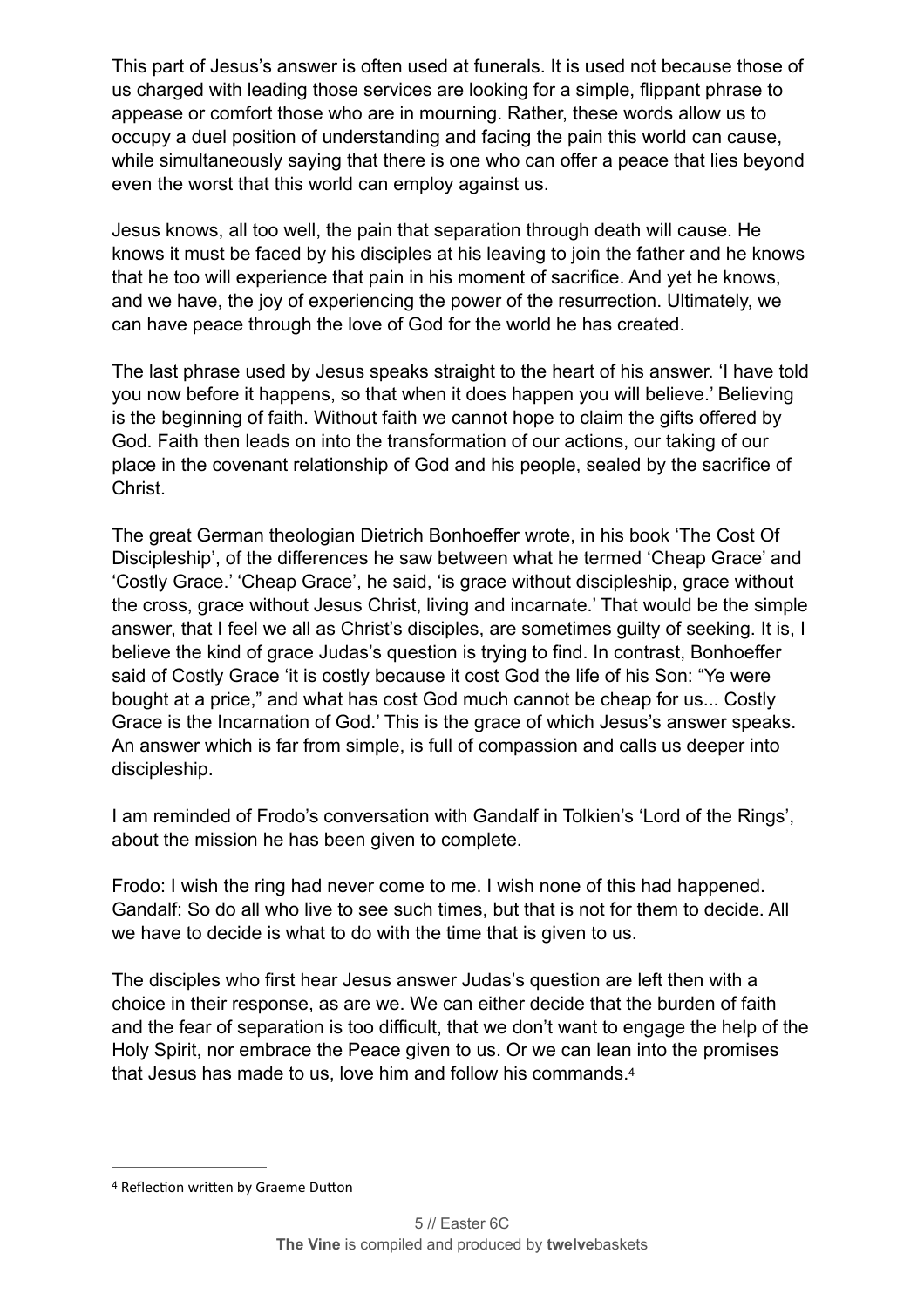#### **Hymn:**

738 STF – There is a new heaven; there is a new earth OR 657 STF – You give rest to the weary

#### **Prayers of intercession**

Circle us with your promises, oh Lord Help us to embrace your love and grace for all your creation May we keep peace within us Push out hatred, discrimination and spitefulness

Circle us with your promises, oh Lord Help us to shelter with you in the wildest of storms May we keep your strength within us Push out indecision, crisis of faith and doubt

Circle us with your promises, oh Lord Help us to rest in your careful embrace May we find health in you Push out sickness of body, mind or spirit

Circle us with your promises, oh Lord Help us to protect those in need and trouble May we always seek to give, more than we receive Push out greed, selfishness and boastfulness

Circle us with your promises, oh Lord Help us to build your church on the earth you have made May we extend your welcome in every place Push out exceptionalism and break down barriers

Circle us with your promises, oh Lord Help us to speak of your light and share your love May we keep fires of faith within us Push out all that would douse our flame

<span id="page-7-1"></span>Circle us with your promises, oh Lord. Amen<sup>[5](#page-7-0)</sup>

#### **We will now take up the offering.**

<span id="page-7-0"></span><sup>&</sup>lt;sup>[5](#page-7-1)</sup> Prayers of intercession by Graeme Dutton